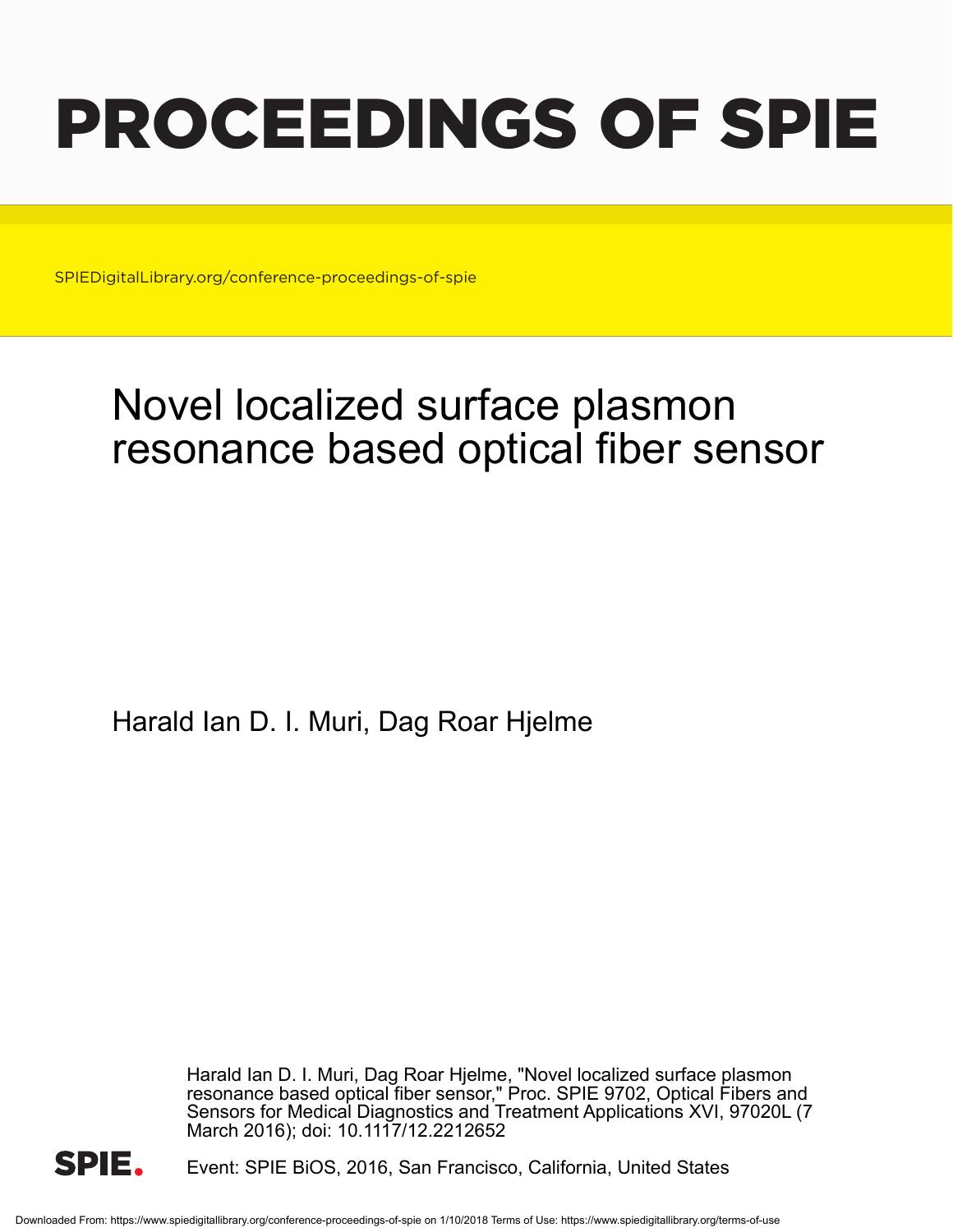### Novel localized surface plasmon resonance based optical fiber sensor

Harald Ian D.I. Muri<sup>a</sup> and Dag Roar Hjelme<sup>a</sup>

<sup>a</sup>Norwegian University of Science and Technology, Gunnerus gate 1, Trondheim, Norway

#### ABSTRACT

Over the last decade various optical fiber sensing schemes have been proposed based on local surface plasmon resonance (LSPR). LSPR are interacting with the evanescent field from light propagating in the fiber core or by interacting with the light at the fiber end face. Sensor designs utilizing the fiber end face is strongly preferred from a manufacturing point of view. However, the different techniques available to immobilize metallic nanostructures on the fiber end face for LSPR sensing is limited to essentially a monolayer, either by photolithographic structuring of metal film, thermal nucleation of metal film, or by random immobilization of nanoparticles (NP). In this paper, we report on a novel LSPR based optical fiber sensor architecture. The sensor is prepared by immobilizing gold NP's in a hydrogel droplet polymerized on the fiber end face. This design has several advantages over earlier designs. It dramatically increase the number of NP's available for sensing, it offers precise control over the NP density, and the NPs are position in a true 3D aqueous environment. The sensor design is also compatible with low cost manufacturing. The sensor design can measure volumetric changes in a stimuli-responsive hydrogel or measure binding to receptors on the NP surface. It can also be used as a two-parameter sensor by utilizing both effects. We present results from proof-of-concept experiments demonstrating a pH sensor based on LSPR sensing in a poly(acrylamide-co-acrylic acid) hydrogel embedding gold nanoparticles.

Keywords: Fiber optic sensors, smart hydrogel, hydrogel, coupled LSPR, LSPR, nanoplasmonics, pH sensor, proof-of-concept

#### 1. INTRODUCTION

Fiber optic sensors have been proposed in various schemes over the last decade based on local surface plasmon resonance  $(LSPR)$ .<sup>1–4</sup> The most common features of LSPR fiber optic sensors are free label sensing, fast response times, high sensitivity and high selectivity. The LSPR fiber optic sensing is often achieved through two schemes: (1) The propagating light in the fiber core that creates an evanescent field is interacting with the LSPR at fiber end face.<sup>1, 2</sup> (2) The propagating light in the fiber core that is interacting with LSPR at the fiber side face.<sup>3, 4</sup> Theoretical and experimental investigations of the interactions between localized and propagating surface plasmons have also been carried out for various applications.<sup>5</sup> The use of fiber end face as a sensor design offers simpler manufacture methods compared the utilization of the side face since the sensor design is less dependent on the removal of cladding and the steps involved in the surface preparations.

The LSPR is often observed for nanometer-sized metallic structures. The absorption and scattering of incident light on metallic nanostructures depends on the light frequency, size, shape, the dielectric environment, the material composition and the separation between the LSPR in the nanostructure.<sup>6</sup> Due to the resonant oscillating nature of the conducting electrons in the metallic nanostructure, an enhancement occurs of the absorption and scattering of the incident light for specific frequencies. The spectral properties of noble metal particles can be described by an exact solution well known as the Mie theory for spherical particles.<sup>7</sup> A geometrical quantity relates the incident light to the scattered, absorbed, or the extinct power,

$$
\sigma_{\text{sca}} = \frac{P_{\text{sca}}}{I_{\text{inc}}} = \frac{2\pi}{|k|^2} \sum_{L=1}^{\infty} (2L+1)(|a_L|^2 + |b_L|^2)
$$
(1a)

Further author information: (Send correspondence to Harald Ian Muri) Harald Ian Muri: E-mail: harald.i.muri@hist.no, Telephone: +4773412688 Dag Roar Hjelme: E-mail: dag.r.hjelme@hist.no, Telephone: +4773559604

> Optical Fibers and Sensors for Medical Diagnostics and Treatment Applications XVI, edited by Israel Gannot Proc. of SPIE Vol. 9702, 97020L · © 2016 SPIE · CCC code: 1605-7422/16/\$18 · doi: 10.1117/12.2212652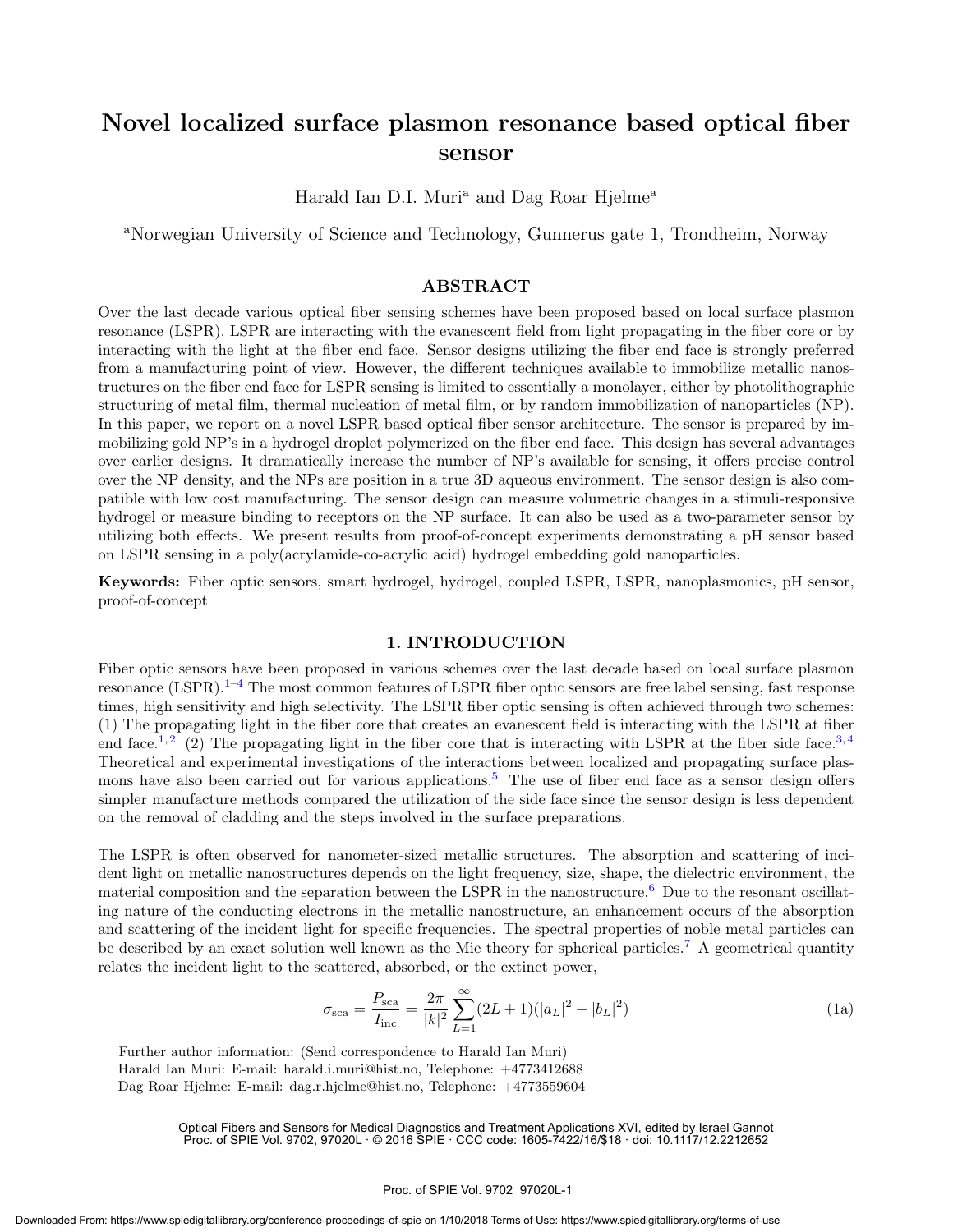$$
\sigma_{\text{ext}} = \frac{P_{\text{ext}}}{I_{\text{inc}}} = \frac{2\pi}{|k|^2} \sum_{L=1}^{\infty} (2L+1) \text{Re}(a_L + b_L)
$$
 (1b)

$$
\sigma_{\rm abs} = \frac{P_{\rm abs}}{I_{\rm inc}} = \sigma_{\rm ext} - \sigma_{\rm sca}
$$
\n(1c)

where L are integers representing dipole for  $L=1$  or multipoles for  $L > 1$ , and k is the incoming wavevector.  $a_L$ and  $b<sub>L</sub>$  are parameters composed of the Riccati-Bessel functions  $\psi<sub>L</sub>$  and  $\chi<sub>L</sub>$  that are descibed as

$$
a_L = \frac{m\psi_L(mx)\psi_L(x) - \psi_L(mx)\psi_L(x)}{m\psi_L(mx)\chi_L(x) - \psi_L(mx)\chi_L(x)}\tag{2a}
$$

$$
a_L = \frac{\psi_L(mx)\psi_L(x) - m\psi_L(mx)\psi_L(x)}{\psi_L(mx)\chi_L(x) - m\psi_L(mx)\chi_L(x)}\tag{2b}
$$

where  $x = k_m r$ , r is the radius of the particle,  $k_m$  is the wavenumber of the incident light within a medium,  $m = \frac{\tilde{n}}{n_m}$ ,  $n_m$  is the real refreactive index of the surroundings of metal and  $\tilde{n} = n_R + i n_I$  is the complex refractive index of the metal. To express a simpler solution to Eq. 1a and 1b, a dipole can be considered for very small particles  $(x \ll 1)$  folowing an approximation of the Ricatti-Bessel function by Bohren and Huffman.<sup>8</sup> The exctinction and scattering cross-section for nanoparticle (NP) plasmon resonances can then be expressed as,

$$
\sigma_{\text{sca}} = \frac{32\pi^4 \varepsilon_m^2 V^2 (\varepsilon_1 - \varepsilon_m)^2 + (\varepsilon_2)^2}{\lambda^4 (\varepsilon_1 + 2\varepsilon_m)^2 + (\varepsilon_2)^2}
$$
(3a)

$$
\sigma_{\text{ext}} = \frac{18\pi\varepsilon_m^{\frac{3}{2}}V\varepsilon_2}{\lambda(\varepsilon_1 + 2\varepsilon_m)^2 + (\varepsilon_2)^2}
$$
(3b)

where  $\varepsilon_1$  and  $\varepsilon_2$  are dielectric functions of the complex metal dielectric function  $\tilde{\varepsilon}(\lambda) = \varepsilon_1 + i\varepsilon_2$ , V is the particle volume, and  $\lambda$  the wavelength of the incident light. Maximum extinction or scattered cross section occurs when the condition of  $\varepsilon_1 = -2\varepsilon_m$  is met. This also explains a dependence of the LSPR peak on the surrounding dielectric environment. Mie theory describes also solutions for multipolar localized modes by considering the integers  $L > 1$  for spherical particles. For any aspect ratio, the Mie solutions can be extended by using Gans theory in the small particle approximation.<sup>9</sup>

As the theory of LSPR is well established, modelling and computations of fiber optic LSPR sensor designs are feasible as a tool to discover new designs as well new nanoplasmonic effects. The different fiber optic LSPR sensor designs mentioned above have often metallic nanostructures on end face or side face limited to monolayers manufactured by photolithographic structuring of metal film, thermal nucleation of metal film or random immobilization of NP's. This paper reports on the development of a novel LSPR based optic fiber sensor architecture where the sensor is prepared by immobilizing polymerized hydrogel-containing gold nanoparticles (GNP) droplet on the fiber end face. This arrangement's advantages over earlier designs lies in the increase of GNP density available for sensing, the precise control over the GNP density in the hydrogel, having GNP distributed in a 3D aqueous environment, and the low cost manufacturing. The sensing can be a function of the volumetric changes in the hydrogel, receptors on the GNP surface interacting selectively with the analyte, or surface-enhanced Raman scattering (SERS). By using NP's of different size, shape or material composition it can also be used for multiplexed sensing where several effects are measured simultaneously. This design represents a proof-of-concept experiment where the LSPR peak wavelength are measured as a function of volume size of the poly(acrylamide-co-acrylic acid)-GNP hydrogel. Since acrylic acid is a comonomer in the polymer network, the hydrogel volume can be manipulated by adjusting the pH of the solution surrounding the hydrogel. The deprotonation or protonation of acrylic acid results in an influx or outflux of water in the hydrogel, respectively. In this way, the fiber optic LSPR design is also demonstrated as a pH sensor.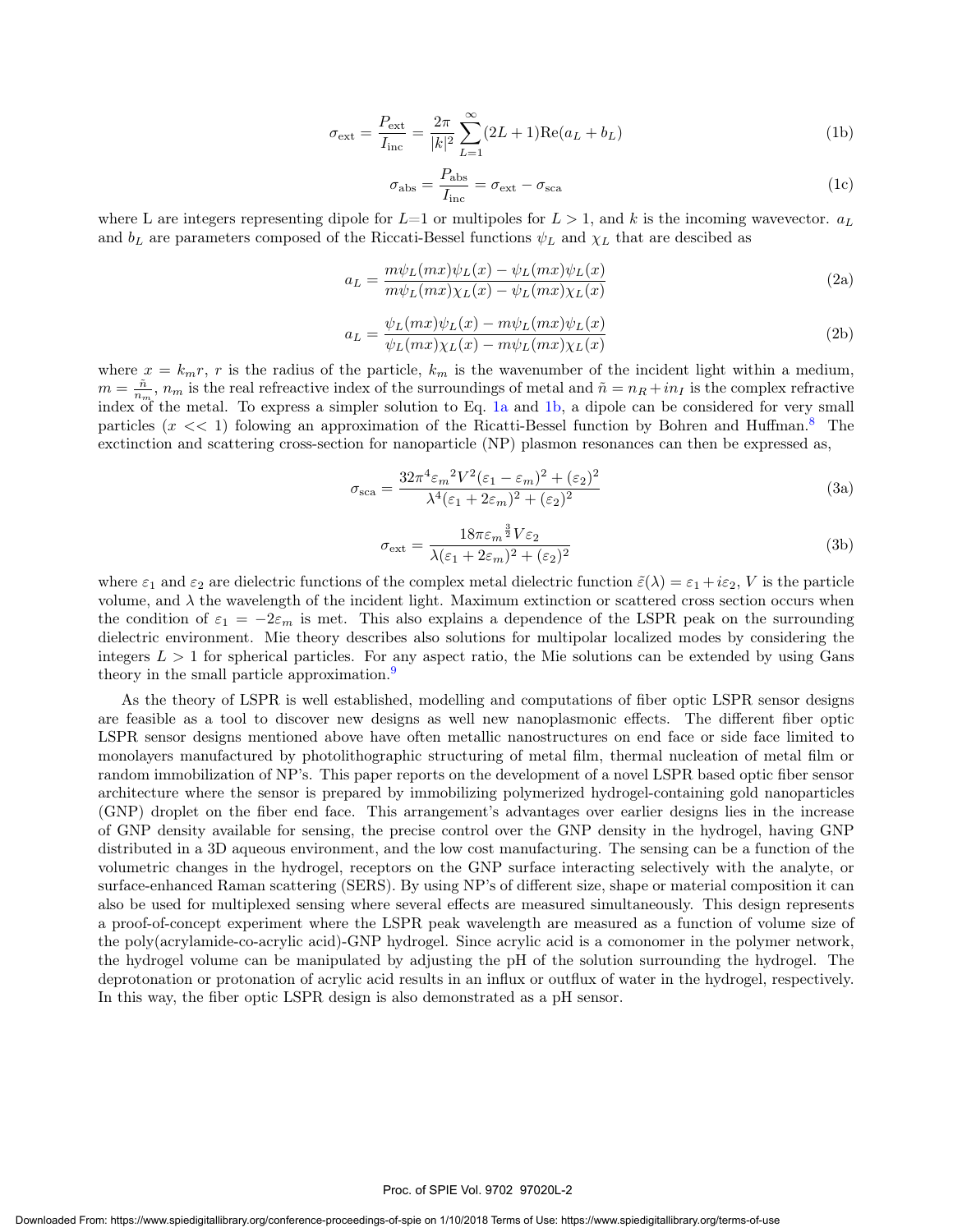#### 2. MATERIALS AND METHODS

#### 2.1 Materials

The gels were prepared by using following chemicals: acrylamide (AAM) (99%, Sigma Aldrich), acrylic acid (AAC) (99%, Sigma Aldrich), N,N-methylenebisacrylamide (BIS) (≥ 99.5%, Sigma Aldrich), 1-hydroxycyclohexyl phenyl ketone (99%, Sigma Aldrich), dimethyl sulfoxide (DMSO) (≥ 99.9%, Sigma Aldrich), octamethylcyclotetrasiloxane (98%, Sigma Aldrich), 3-(trimethoxysilyl) propyl methacrylate (Silane A174) (98%, Sigma Aldrich), citrate stabilized spherical 80nm gold nanoparticles (GNP) (7.8 · 10<sup>9</sup> particles/mL, Absorption max: 551-557nm, Sigma Aldrich), phosphate buffered saline (PBS) (Tablet, Sigma Aldrich) and squalane (99%, Sigma Aldrich). MilliQ (mq) water (resistivity 18.2 M/cm, Millipore Simplicity 185) was used for all solutions. Hydrochloric acid (HCL) (1.0M, Sigma Aldrich) and sodium chloride (NaCl) (18%w/V, VWR) were added to mq water to prepare solutions for inducing change in the volume of the hydrogel. GNP solution was heated up to 40 ◦C under stirring to evaporate away water so a GNP density of  $1.95 \cdot 10^{11}$  particles/mL were achieved. AAM, AAC and BIS were disolved in PBS solution (pH 7.4) to prepare a stock solution with 30 wt% AAM-AAC, molar ratio 15/85 AAM/AAC, and with 2 mol % BIS. A pregel solution with and without GNP were prepared by adding PBS solution (pH 7.4) and densified GNP solution to the AAM-AAC/BIS stock solution, respectively (10 wt%) AAM-AAC, and 2 mol % BIS).

#### 2.2 Setup of fiber optic instrument

The fiber optic instrument illustrated in Fig. 1 consist of a tungsten halogen light source (HL-2000-FHSA-LL, Ocean Optics) connected to a  $\emptyset$ 400 $\mu$ m multimode (MM) SMA optical patch cable (QP400-2-UV-VIS) that propagate the white light (360-2400 nm) further to the first arm of the  $\emptyset$ 200 $\mu$ m 2x2 50/50 MM coupler (50/50, FCMH2-FC, Thorlabs). FC/PC to SMA adapter (ADAFCSMA1, Thorlabs) was used between the  $\mathcal{O}400\mu$ m SMA optical patch cable and the  $\emptyset$ 200 $\mu$ m 2x2 50/50 MM coupler. A coreless termination fiber,  $\emptyset$ 125  $\mu$ m cladding was fused to the second arm of the  $\varnothing 200\mu$ m 2x2 50/50 MM coupler with a splicer (Fitel Fusion Splicer, Furukawa Electric) to prevent back reflection of the fiber end face. The third arm of the coupler was fused to the sensor segment 200  $\mu$ m MM optical fiber (FT200EMT, Thorlabs) with the splicer. The hydrogel was chemically bond to the end face of the sensor segment through silanization described in Sec. 2.3. Further, the fourth arm of the  $\varnothing$ 200 $\mu$ m 2x2 50/50 MM coupler was connected to the spectrometer (QE65Pro, Ocean Optics) through a  $\emptyset$ 400 $\mu$ m MM SMA optical patch cable with FC/PC to SMA adapter. A program (Spectrasuite, Ocean Optics) was used for reading out the spectrum.



Figure 1: Set up of the fiber optic instrument based on reflection measurements

#### 2.3 Fabrication of fiber optic sensor segment

The sensor segments of  $\varnothing$ 200  $\mu$ m MM optical fibers were stripped of the jacket and cleaned with 96% ethanol, cut (Cleaver MS-7310, Melbye Skandinavia) and prepared for silanization.<sup>10</sup> The fibers were soaked in a solution 0.01M HCl for 15 min to activate the surface for silaniziation, cleaned with mq water and then immersed in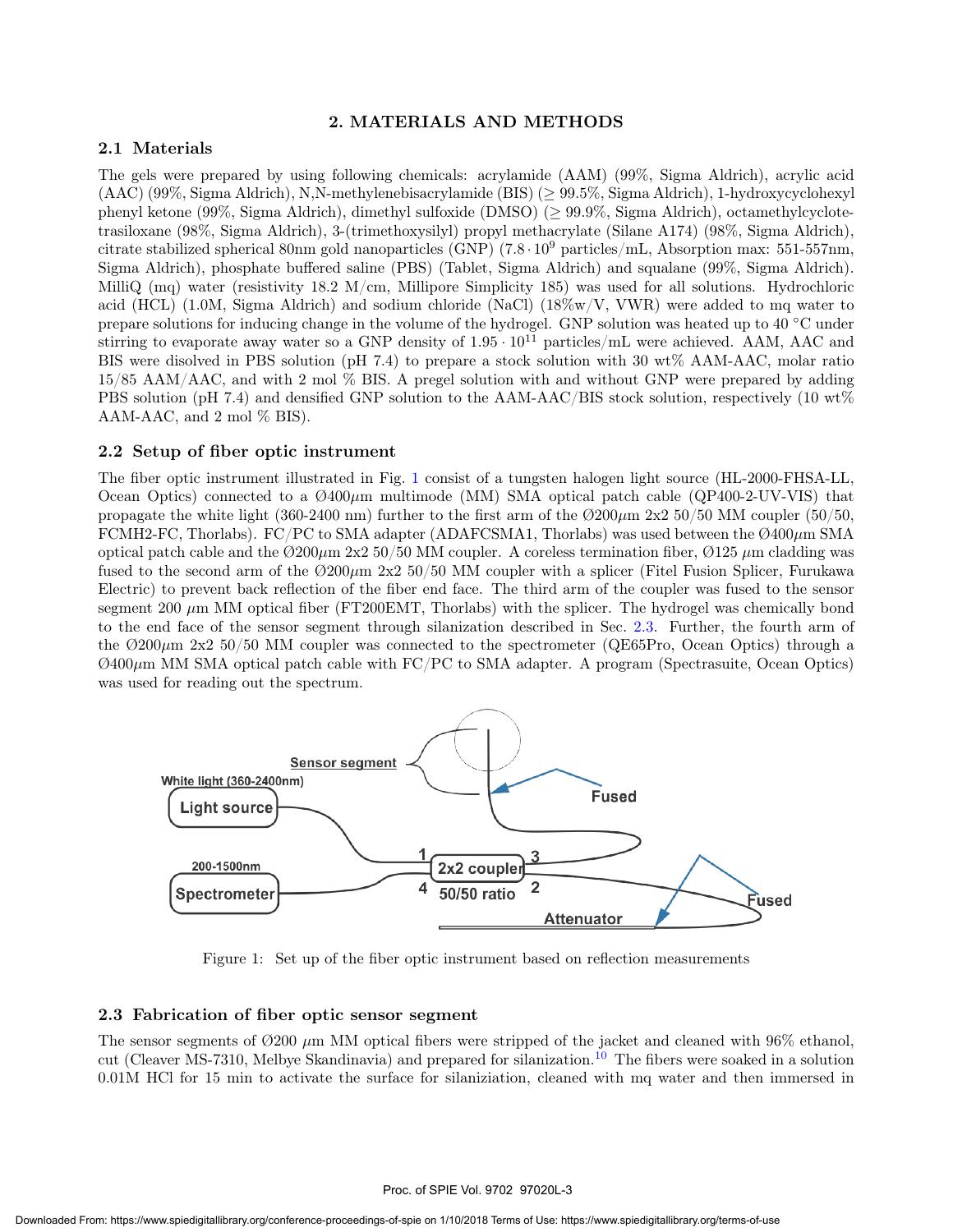a solution of 3-(trimethoxysilyl) propyl methacrylate (0.084 M, nitrogen purged octamethylcyclotetrasiloxane) for 10 min. The fibers were then cleaned with 96% ethanol and stored for up to two weeks. The pregel solutions from Sec. 2.1 were used further for the synthesis of hydrogel on the silanized fiber end face. 0.01M 1-hydroxycyclohexyl phenyl ketone photoninitiator (PI) in DMSO was added to the pregel solution to a volume ratio of 31/2000 PI/Pregel so a final pregel solution was made. A drop of squalane added with PI  $(2.7 \text{mg/mL})$ was deposited on a glass rod. The silanized fiber was located in the squalane-PI drop and an aliquot of the final pregel solution was transferred to the end face of the silanized fiber by a pipet (Finnpipette F2, Thermo Scientific). Next, the gel-fiber was aligned with the  $\emptyset$ 365  $\mu$ m Core Multimode Optical Fiber (FG365UEC, Thorlabs) with an optical stage under observation in an optical stereomicroscope (SZX7, Olympus). The Ø365  $\mu$ m Core Multimode Optical Fiber propagated light from LED at 365nm (M365F1, Thorlabs) that illuminated the gel-fiber and cured it for 10 min. The polymerized gel-fiber was subsequently immersed in pentane to remove impurities for 5s and stored in PBS solution until further use.

#### 2.4 Reflection measurements of GNP embedded in hydrogel

To locate the LSPR spectrum it was necessary to record the reference spectrum of hydrogel without the GNP for each of the solutions containing certain pH and ionic strengths. The dark spectrum was recorded by having the room light and the tungsten halogen light source turned off. The reflection spectra was obtained by using following relations for reflectance,

$$
I_{\rm R} = \left(\frac{S_{\lambda} - D\lambda}{R_{\lambda} - D_{\lambda}}\right) \cdot 100\%
$$
\n
$$
\tag{4}
$$

where  $I_R$  is reflection spectra,  $S_\lambda$  sample spectra,  $R_\lambda$  is reference spectra, and  $D_\lambda$  is the dark spectra. The hydrogel swelling/deswelling with and without GNP was induced by dipping the gel-fiber into pH solutions at 4.1, 3.8, 3.5 and 3.2 for a constant ionic strength (IS) at 0M, 0.274M, 0.822M and, 1.096M. The reference and sample spectra were recorded after the hydrogel swelling/deswelling had reached equilibrium. The hydrogelfiber was washed in PBS after each measurement until hydrogel equilibrium was reached. The washing in PBS was performed to let the hydrogel undergo only the function of deswelling for each measurement. pH and IS was controlled with pH/IS meter (inoLab pH/ION 7320, WTW), electrode selective towards Cl (Cl 800 (BNC), WTW), pH electrode (pHenomenal MIC 220, VWR Collection), and temperature measurer (pHenomenal TEMP21, VWR Collection). All the experiments were carried out at room temperature and the pH and IS of the solutions were adjusted by adding HCl and NaCl to mq water.

#### 3. RESULTS AND DISCUSSION

#### 3.1 Sensor fabrication and characterization

Confocal laser scanning microscope (CLSM) images of hydrogel on fiber with GNP are shown in Fig. 2. Transmition and reflection images of hydrogel on fiber with GNP by using incident laser at 543nm are shown in Fig. 2a. Only reflection image of hydrogel on fiber with GNP is shown in Fig. 2b. The green spots in Fig. 2a represents backscattered intensities in the gel-fiber. The grey spots of backscattered intensities from image in Fig. 2b shows to have size between 1-2.5 $\mu$ m. Grey spots of backscattered intensities are also visible in Fig. 2c were a pulsed TiSp-laser laser (80MHz) at 790nm was used and a spectra measured. The maximum peaks at 555nm, 585nm and 610nm in Fig. 2c may indicate a non-linear response of GNP with a broken centrosymmetry or a clustered influenced photoluminescence of the GNP.<sup>11, 12</sup> Studies have shown that a pulsed laser (80MHz) at 790nm may generate non-linear response from GNP creating multipolar nature of the plasmons or photoluminescence depending on the size shape and the dielectric of the surroundings of the GNP.12, <sup>13</sup> Densifying the GNP solution may have induced the clustering including following fabrication processes: 1) A smaller negative charge of the citrate groups on the surface as a result of the acidity of the pregel solution may have protonated the citrate groups on the GNP so agglomeration of particles have been induced. 2) The polymerization of the monomers with 10 w% AAM-AAC have been performed by exciting the PI with LED light so free radicals have been released. The free radicals, AAM, AAC, and BIS may have influenced the surface charge of the GNP inducing agglomeration. The densification and clustering of GNP have also redshifted the LSPR from 551-557nm (original GNP solution) to 580nm.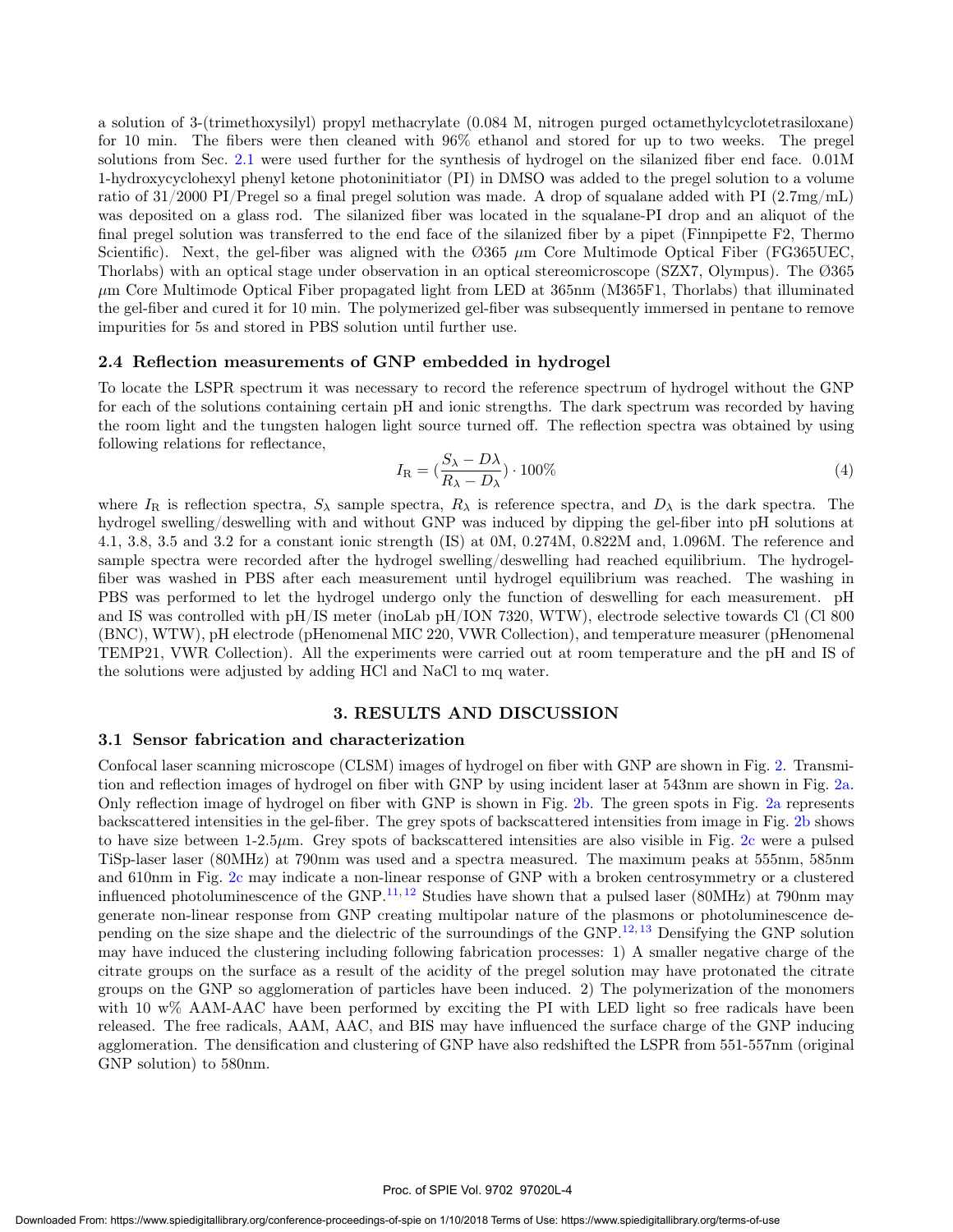

(a) Transmition and reflection image of hydrogel on fiber with GNP with laser at 543nm

(b) Reflection image of hydrogel on fiber with GNP with laser at 543nm



(c) Reflection image of hydrogel with GNP with pulsed laser TiSp-laser (80MHz) at 790nm including measured spectra

Figure 2: Transmition and reflection image of hydrogel on fiber with GNP including measured spectra of a GNP cluster

#### 3.2 pH sensing as a function of GNP density

Optical microscope images of GNP embedded in hydrogel are shown in Fig. 3 including an estimation of GNP density in ellipsoid half-volume relative to the original GNP density of  $1.95 \cdot 10^{11}$ . Fig. 3b shows the increase of GNP density of calculated ellipsoid half-volume illustrated in Fig. 3a as a result of decreasing the pH. The deswelling of hydrogel because of decreasing the pH occurs as the carboxylic group of the acrylic acid is protonated, making acrylic acid no longer negatively charged. Since the polymer network in the hydrogel contain less negative charged molecules, the osmotic pressure of the water-hydrogel interface is reduced resulting in less water contained inside the hydrogel.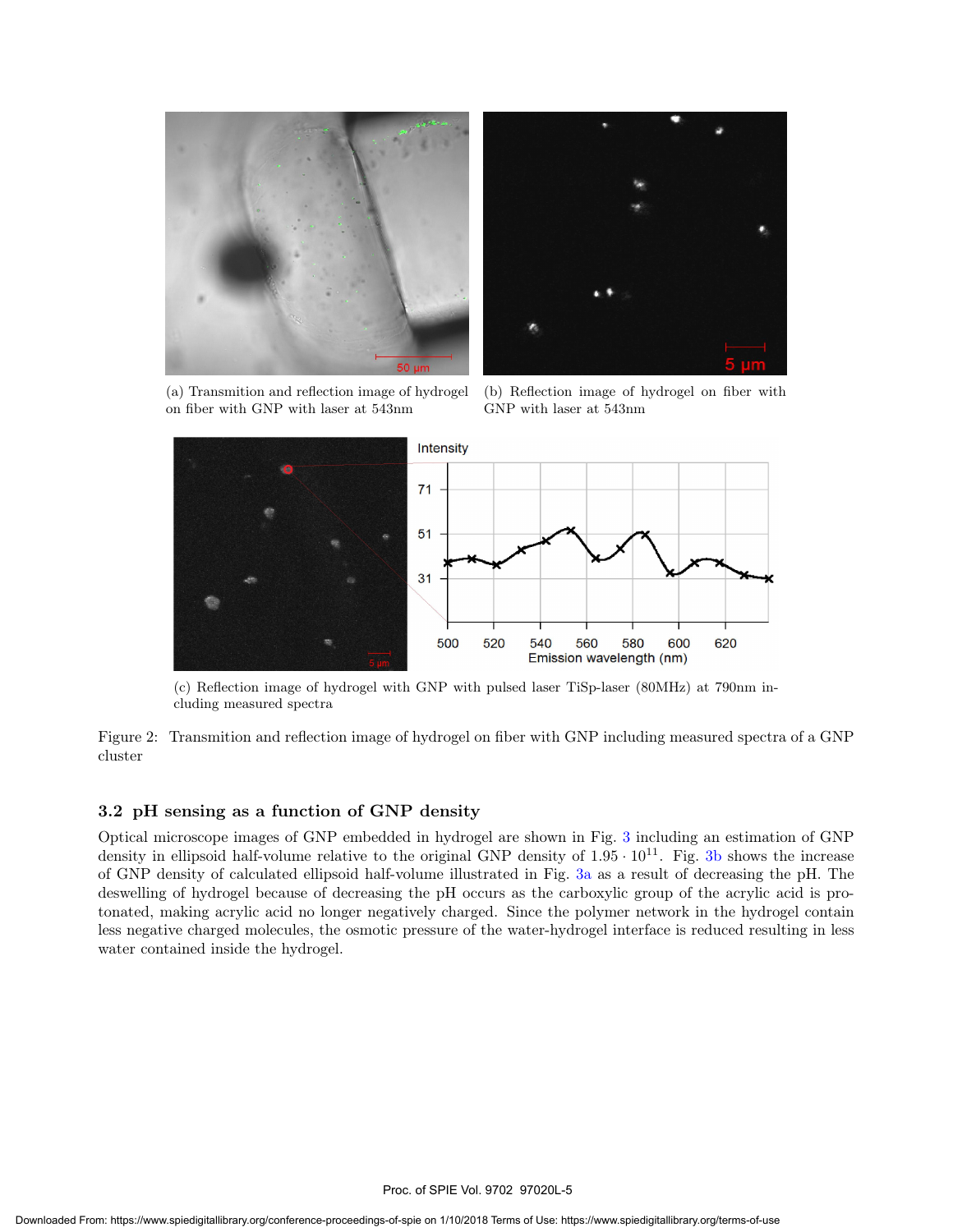GNP empedded in Poly(acrylamide-co-acrylic acid)



(a) Illustration of the size of hydrogel volume as a function of surrounding pH solution

Figure 3: GNP in hydrogel on fiber in pH solution and linear fit of the GNP density in hydrogel as a function of pH

The linear fit seen in Fig. 3b estimates a measure of the linearity of the GNP density as a function of pH for the following fiber optic LSPR reflection measurements. The LSPR shifts for the hydrogel-GNP deswelling for pH solutions of 4.4-3.2 and IS of 1.096-0.274M are presented in Fig. 4. Fig. 4a shows the LSPR shifts for solutions



(a) Reflection measurements in pH solutions with IS at 0.274M

(b) Linear fit of reflection measurements in pH solutions for constant IS at 0.274, 0.548, 0.822 and 1.096M

Figure 4: Reflection measurements with GNP in hydrogel on fiber in pH solutions for constant IS at 0.274, 0.548, 0.822 and 1.096M

with pH between 4.4-3.2 and constant IS at 0.274M. The LSPR shifts seen in Fig. 4a are typical observations for the fiber optic LSPR probe. The linear fit of the LSPR shifts for pH solutions with constant IS at 0.274, 0.548, 0.822 and 1.096M are shown in Fig. 4b. The LSPR shifts may be induced by two different processes exclusively or combined. As the GNP density in hydrogel is increased for decreased pH, the neighboring distances between GNP will also be decreased. The decrease of neighboring distances between GNP may induce electromagnetic interactions between the localized modes that gives a LSPR redshift observed in Fig. 4. The density of the polymer network are also increasing for a decrease in pH that may change the refractive index around the GNP leading to a shift of the LSPR peak. Control measurements have been carried out by measuring the dependence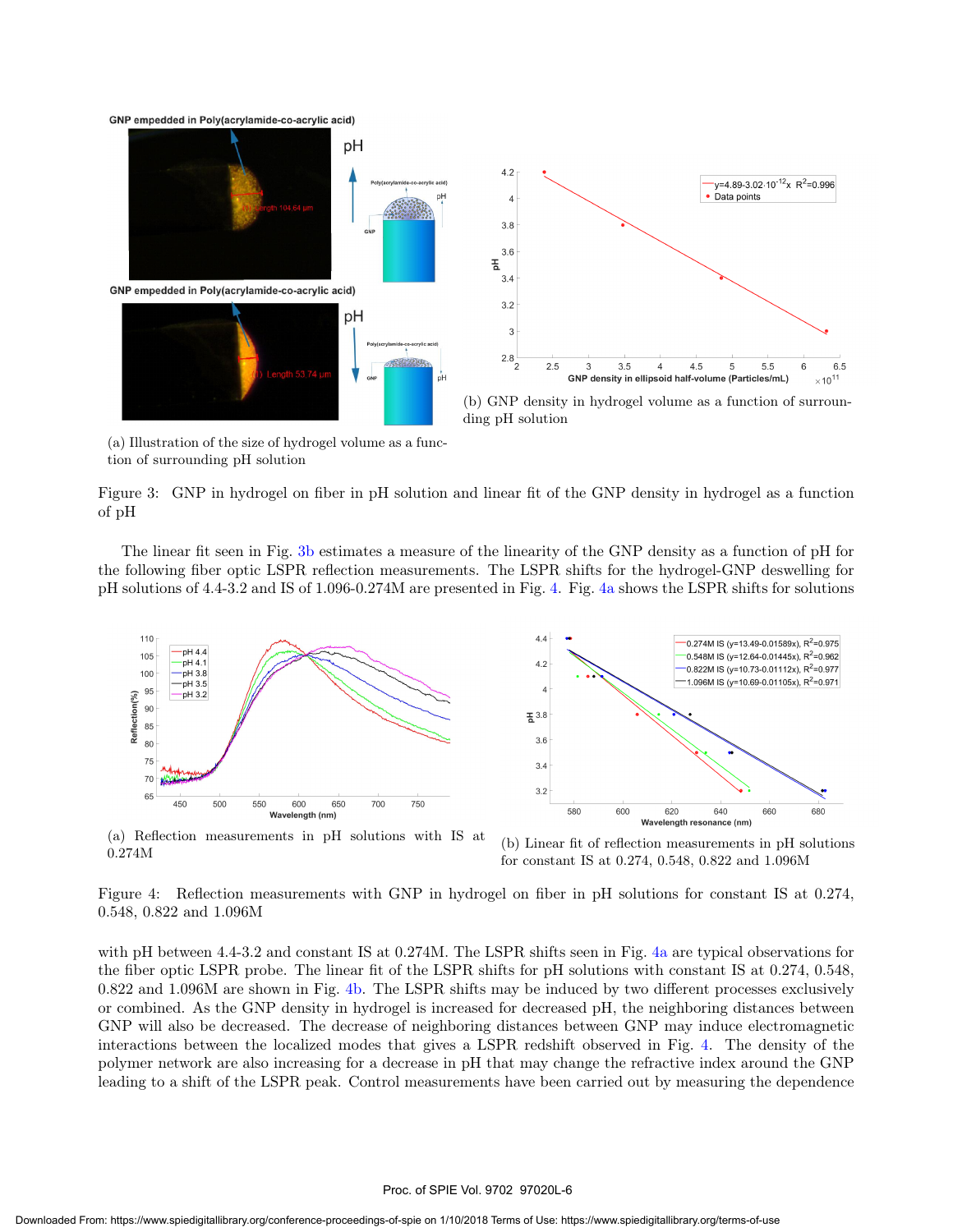of LSPR shift on hydrogel volume size for a decreased GNP density inside the hydrogel. For lower densities of GNP inside the hydrogel, no consistent redshift or blue shift was observed as a function of hydrogel deswelling except small fluctuations of the LSPR peak. This may indicate that the redshift observed in Fig. 4 is a result of the electromagnetic interactions between the localized modes as a function of their interparticle distances. The characteristics of the linear fit in Fig. 4b are shown in Tab. 1. The deviation of the linear fit of the LSPR

| IS     | $pH$ at Wavelength resonance=0 | $\Delta$ pH<br>$\overline{\Delta\text{Wavelength}}$ resonance | $\mathbf{R}^2$ |
|--------|--------------------------------|---------------------------------------------------------------|----------------|
| 0.274M | 13.49                          | 0.01589                                                       | 0.975          |
| 0.548M | 12.64                          | 0.01445                                                       | 0.962          |
| 0.822M | 10.73                          | 0.01112                                                       | 0.977          |
| 1.096M | 10.69                          | 0.01105                                                       | 0.971          |

Table 1: Characteristics of the linear fit in Fig. 4b

shifting is evident from Tab.1 with  $R^2 \approx 0.97$ . The  $R^2$  values for the LSPR shifting is also less than the  $R^2$  value shown in Fig. 3b for GNP density as a function of pH. Studies carried out of 50nm GNP in a one-dimensional array suggest that both longitudinal and transverse polarizations of the plasmon polarization depends on the interparticle distance  $d^{-3}$  for dipoles.<sup>14, 15</sup> Plasmon polarization of multipolar modes have also a dependence on  $d^{-4}$ ,  $d^{-5}$ ,...for quadrupole, octupole,..., respectively.<sup>16</sup> The studies of red shifting LSPR as a result of densifying GNP have also been carried out theoretically and experimentally.<sup>17, 18</sup> The distribution of LSPR red shifting data in Fig. 4b may be dependent on interparticle distance  $d^{-3}$  for dipoles, or the non-uniform distribution of GNP in the hydrogel. The distribution of LSPR red shifting can also be a result of the clustering of GNP as seen in Sec. 3.1 in Fig. 2 as a function of multipolar mode dependence on  $d^{-3}$ ,  $d^{-4}$ ,  $d^{-5}$ ,... for the plasmon polarization. Considering the hydrogel swelling/deswelling dynamics seen from Fig. 4b, low to high IS at pH 3.2 results in a LSPR change from ∼650nm to ∼690nm, respectively. This may be due to hydrogel swelling/deswelling as a function of the IS. The increase of IS cause either an increase in the protonation of the acrylic acid groups or a decrease in the osmotic pressure at hydrogel-water interface that reduces the hydrogel's ability to contain water.

#### 4. CONCLUSION

Experimental proof-of-concept experiments of GNP embedded in poly(acrylamide-co-acrylic acid) hydrogel on fiber optic end face have been carried out to measure the dependence of LSPR peak wavelength on the hydrogel volume size. The hydrogel volume size was controlled by adjusting the pH of the solution surrounding the hydrogel. Clustered GNP with size of 1-2.5µm have been formed before or during the polymerization of AAM-AAC-GNP pregel solutions. The 3D gold nanostructures forms coupled localized modes as a result of decreasing the interparticle distance between the GNP. The LSPR has a redshift as a function of pH with ratio  $\sqrt{\frac{\Delta pH}{\Delta\text{Wavelength}} }$  demonstrated as a pH sensor. The deviation of the linear fit can be a result of the dipole or multipolar mode  $\approx 0.012$  and goodness of fit R<sup>2</sup>  $\approx 0.97$ . In this way, the fiber optic LSPR design is also dependence on  $d^{-3}$ ,  $d^{-4}$ ,  $d^{-5}$ ,... of the plasmon polarization of the GNP clusters or a non-uniform distribution of the GNP. The LSPR redshifting as a function of pH is also dependent on the IS of the solution resulting in changing the LSPR redshifts to higher wavelengths. The dependence of IS is inherent to the hydrogel itself. As this design is favorable for multiplexed sensing, future work will consist of developing a two or more parameter sensing where the hydrogel volume and the analytes are measured simultaneously. The hydrogel will be selectively sensitive towards a specific biochemical, while the LSPR sensing will be selectively sensitive towards another specific biochemical. Such design can be achieved by measuring the hydrogel volume in the infrared range, while the LSPR is measured on the visible range. The infrared range measurements of hydrogel volume will be based on establishing a Fabry-Perot cavity on the end face of a fiber.<sup>19</sup> Utilizing multiplexing sensing with LSPR in hydrogel volume is also possible by including GNP of different size and shape as well enhancing surface Raman scattering of specific chemicals.